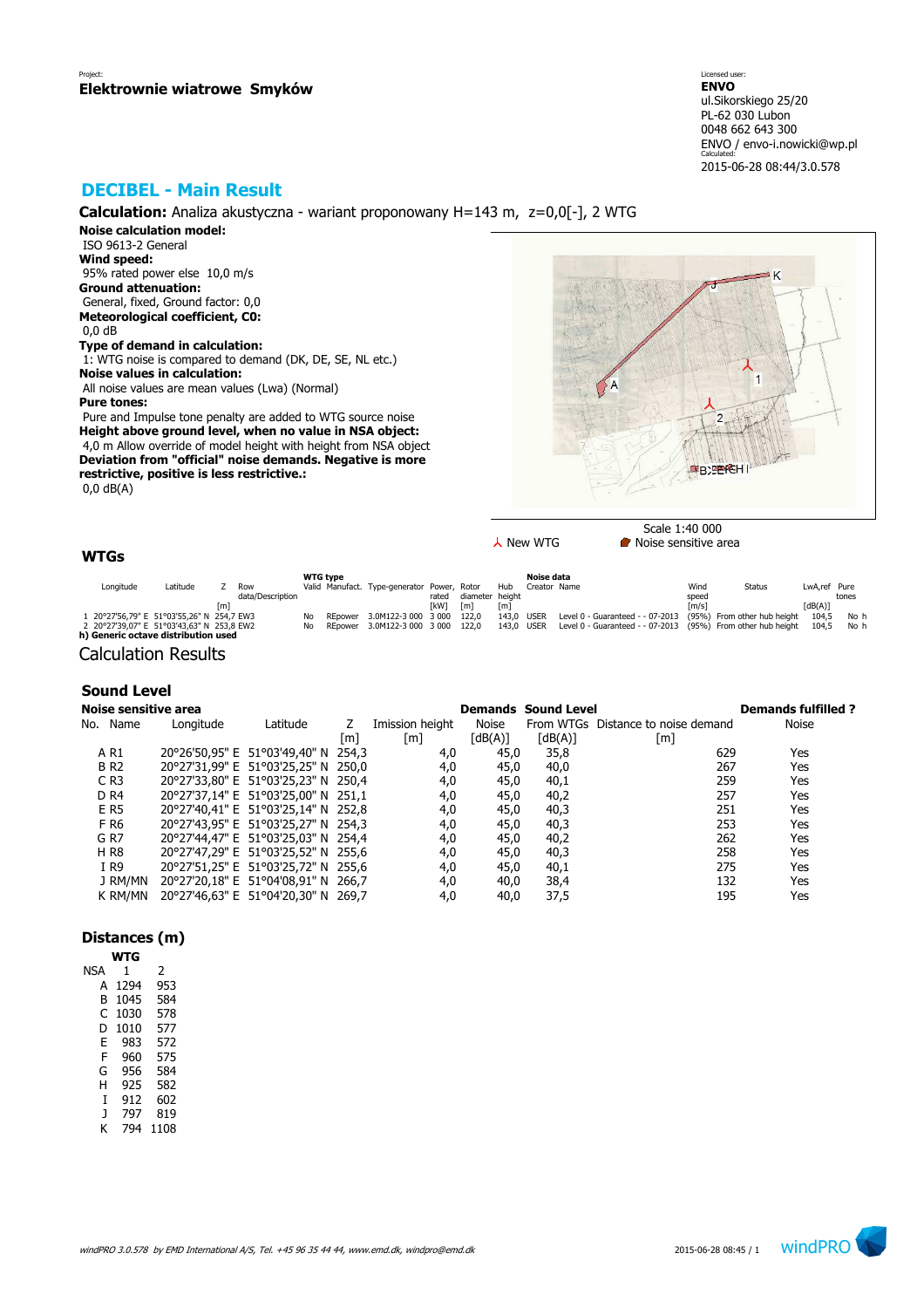# **DECIBEL - Detailed results**

**Calculation:** Analiza akustyczna - wariant proponowany H=143 m, z=0,0[-], 2 WTG**Noise calculation model:** ISO 9613-2 General 10,0 m/s **Assumptions** 

Calculated  $L(DW) = LWA$ , ref + K + Dc - (Adiv + Aatm + Agr + Abar + Amisc) - Cmet (when calculated with ground attenuation, then  $Dc = D$ omega)

| LWA,ref: | Sound pressure level at WTG                        |
|----------|----------------------------------------------------|
| К:       | Pure tone                                          |
| Dc:      | Directivity correction                             |
| Adiv:    | the attenuation due to geometrical divergence      |
| Aatm:    | the attenuation due to atmospheric absorption      |
| Agr:     | the attenuation due to ground effect               |
| Abar:    | the attenuation due to a barrier                   |
| Amisc:   | the attenuation due to miscellaneous other effects |
| Cmet:    | Meteorological correction                          |

## Calculation Results

|            |         | Noise sensitive area: A R1                           |                 |                       |      |                  |               |        |         |                     |                          |      |
|------------|---------|------------------------------------------------------|-----------------|-----------------------|------|------------------|---------------|--------|---------|---------------------|--------------------------|------|
|            |         |                                                      |                 |                       |      |                  |               |        |         |                     |                          |      |
| <b>WTG</b> |         |                                                      | 95% rated power |                       |      |                  |               |        |         |                     |                          |      |
| No.        |         | Distance Sound distance Calculated                   |                 | LwA,ref Dc            |      | Adiv             |               |        |         | Aatm Agr Abar Amisc | A                        | Cmet |
|            | [m]     | $\lceil m \rceil$                                    | [dB(A)]         | $\lceil dB(A) \rceil$ | [dB] | [dB]             | [dB]          | [dB]   | [dB]    | [dB]                | [dB]                     | [dB] |
| 1          | 1 2 9 4 | 1 302                                                | 30,80           |                       |      | 104.5 0.00 73.29 |               | $\sim$ | 0.00    | 0.00                | $\overline{\phantom{a}}$ | 0,00 |
|            | 953     | 963                                                  | 34,08           |                       |      | 104,5 0,00 70,68 |               |        | $-0.00$ | 0,00                | $\overline{\phantom{a}}$ | 0,00 |
| Sum        | 35,75   |                                                      |                 |                       |      |                  |               |        |         |                     |                          |      |
|            |         | - Data undefined due to calculation with octave data |                 |                       |      |                  |               |        |         |                     |                          |      |
|            |         | Noise sensitive area: B R2                           |                 |                       |      |                  |               |        |         |                     |                          |      |
| <b>WTG</b> |         |                                                      | 95% rated power |                       |      |                  |               |        |         |                     |                          |      |
|            |         | No. Distance Sound distance Calculated LwA, ref      |                 |                       | Dc   |                  | Adiv Aatm Agr |        |         | Abar Amisc          | A                        | Cmet |
|            | [m]     | [m]                                                  | [dB(A)]         | [dB(A)]               | [dB] | [dB]             | [dB]          | [dB]   | [dB]    | [dB]                | [dB]                     | [dB] |
|            |         | .                                                    |                 |                       |      | .  . <i></i>     |               |        | .       |                     |                          |      |

| 1 1 045<br>- 584 | 1 055 <b>33,11</b><br>602 38,99 | 104,5 0,00 71,46  -  - 0,00 0,00  - 0,00<br>104,5 0,00 66,59 |  |  | $ -$ 0,00 0,00 $-$ 0,00 |  |
|------------------|---------------------------------|--------------------------------------------------------------|--|--|-------------------------|--|
|                  |                                 |                                                              |  |  |                         |  |

Sum 39,99 - Data undefined due to calculation with octave data

### **Noise sensitive area: C R3**

| WTG | 95% rated power |
|-----|-----------------|
|-----|-----------------|

|              |           | No. Distance Sound distance Calculated LwA,ref Dc Adiv Aatm Agr Abar Amisc A Cmet |             |                                |  |  |                |         |
|--------------|-----------|-----------------------------------------------------------------------------------|-------------|--------------------------------|--|--|----------------|---------|
|              | [m]       | [m]                                                                               |             |                                |  |  |                |         |
|              | 1 1 0 3 0 |                                                                                   | 1 040 33.26 | 104.5 0.00 71.34 - - 0.00 0.00 |  |  |                | $-0.00$ |
| <sup>2</sup> | 578       |                                                                                   | 595 39,10   | 104.5 0.00 66.49               |  |  | $ -$ 0.00 0.00 | $-0.00$ |
|              |           |                                                                                   |             |                                |  |  |                |         |

Sum 40,11

- Data undefined due to calculation with octave data

## **Noise sensitive area: D R4**

#### **WTG 95% rated power**

|   |         | No. Distance Sound-distance Calculated LwA,ref Dc Adiv Aatm Agr Abar Amisc A Cmet |                  |                                                                                                                                                            |  |  |                |         |
|---|---------|-----------------------------------------------------------------------------------|------------------|------------------------------------------------------------------------------------------------------------------------------------------------------------|--|--|----------------|---------|
|   | [m]     | $\mathsf{Im}\mathsf{I}$                                                           | [dB(A)]          | $\lceil dB(A) \rceil$ $\lceil dB \rceil$ $\lceil dB \rceil$ $\lceil dB \rceil$ $\lceil dB \rceil$ $\lceil dB \rceil$ $\lceil dB \rceil$ $\lceil dB \rceil$ |  |  |                |         |
|   | 1 0 1 0 |                                                                                   | 1 0 20 3 3 . 4 7 | 104,5 0,00 71,17                                                                                                                                           |  |  | - - 0.00 0.00  | $-0.00$ |
| 2 | 577     |                                                                                   | 594 39.13        | 104.5 0.00 66.47                                                                                                                                           |  |  | $ -$ 0.00 0.00 | $-0.00$ |

Sum 40,17

- Data undefined due to calculation with octave data

# **Noise sensitive area: E R5**

| <b>WTG</b> |     |                                                                                    | 95% rated power |                  |                  |                         |                |         |
|------------|-----|------------------------------------------------------------------------------------|-----------------|------------------|------------------|-------------------------|----------------|---------|
|            |     | No. Distance Sound distance Calculated LwA, ref Dc Adiv Aatm Agr Abar Amisc A Cmet |                 |                  |                  |                         |                |         |
|            | [m] | lm I                                                                               | [dB(A)]         |                  |                  |                         |                |         |
|            | 983 |                                                                                    | 993 33.75       | 104,5 0,00 70,94 |                  | $\sim 100$ km s $^{-1}$ | $-0.00$ $0.00$ | $-0.00$ |
|            | 572 |                                                                                    | 589 39.21       |                  | 104.5 0.00 66.40 | <b>All Control</b>      | $-0.00$ $0.00$ | $-0.00$ |

Sum 40,30

- Data undefined due to calculation with octave data

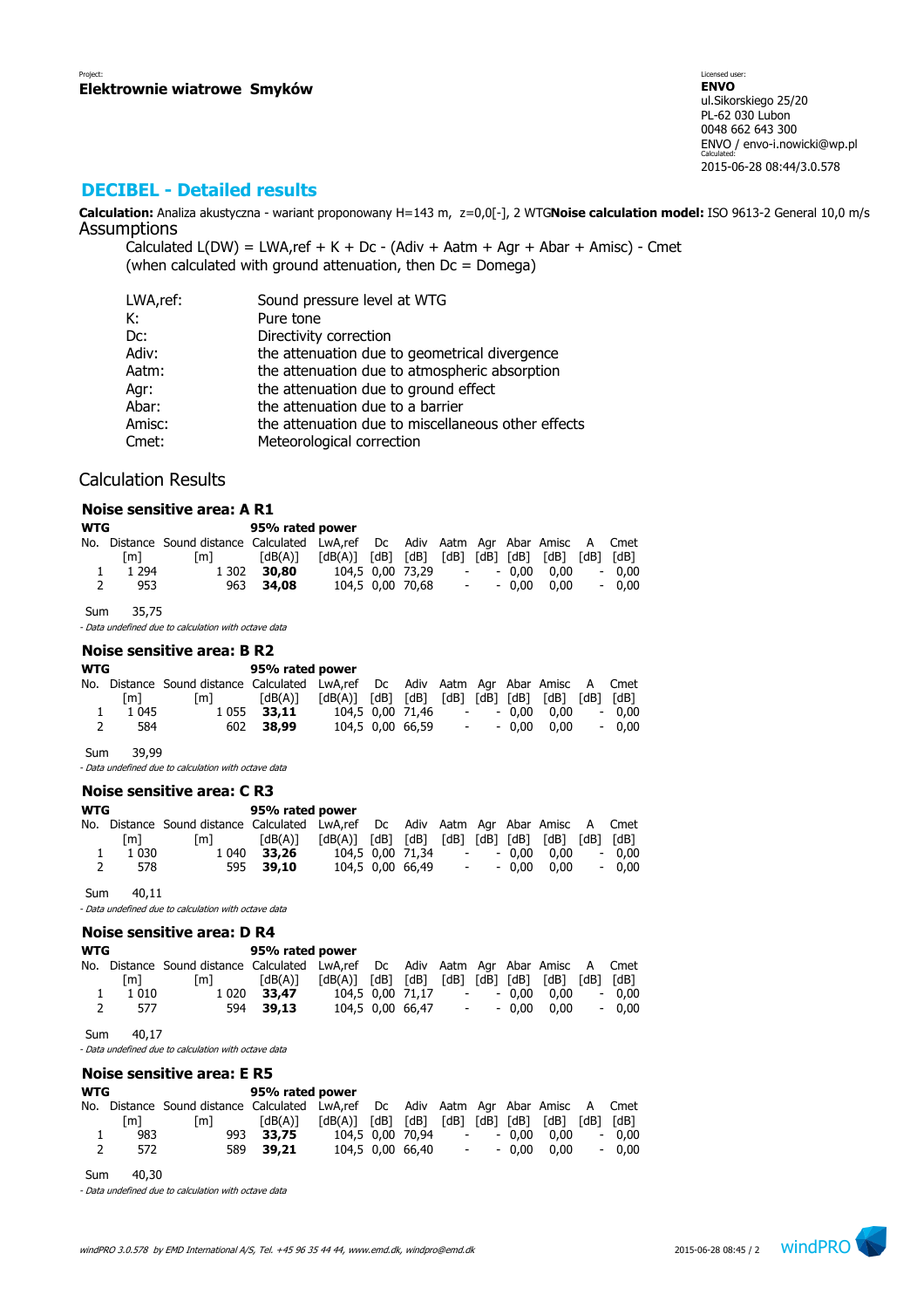Licensed user: **ENVO**  ul.Sikorskiego 25/20 PL-62 030 Lubon 0048 662 643 300 ENVO / envo-i.nowicki@wp.pl Calculated: 2015-06-28 08:44/3.0.578

# **DECIBEL - Detailed results**

**Calculation:** Analiza akustyczna - wariant proponowany H=143 m, z=0,0[-], 2 WTG**Noise calculation model:** ISO 9613-2 General 10,0 m/s **Noise sensitive area: F R6**

|                                   |                                 | Noise sensitive area: r Ro                                           |                                                                          |                                          |            |                                                             |                                                      |                      |                    |                                                           |                                                                   |                              |
|-----------------------------------|---------------------------------|----------------------------------------------------------------------|--------------------------------------------------------------------------|------------------------------------------|------------|-------------------------------------------------------------|------------------------------------------------------|----------------------|--------------------|-----------------------------------------------------------|-------------------------------------------------------------------|------------------------------|
| WTG<br>1<br>2                     | $\lceil m \rceil$<br>960<br>575 | No. Distance Sound distance Calculated LwA,ref<br>$\lceil m \rceil$  | 95% rated power<br>[dB(A)]<br>970<br>34,02<br>592<br>39,16               | $\lceil dB(A) \rceil$                    | Dc<br>[dB] | [dB]<br>104,5 0,00 70,73<br>104,5 0,00 66,44                | $\overline{\phantom{a}}$<br>$\overline{\phantom{a}}$ | $[dB]$ $[dB]$ $[dB]$ | $-0.00$<br>$-0,00$ | Adiv Aatm Agr Abar Amisc<br>[dB]<br>0,00<br>0,00          | A<br>[dB]<br>$\overline{\phantom{a}}$                             | Cmet<br>[dB]<br>0,00<br>0,00 |
| Sum                               | 40,32                           | - Data undefined due to calculation with octave data                 |                                                                          |                                          |            |                                                             |                                                      |                      |                    |                                                           |                                                                   |                              |
|                                   |                                 | Noise sensitive area: G R7                                           |                                                                          |                                          |            |                                                             |                                                      |                      |                    |                                                           |                                                                   |                              |
| <b>WTG</b><br>1<br>$\overline{2}$ | $\lceil m \rceil$<br>964<br>584 | No. Distance Sound distance Calculated LwA,ref<br>$\lceil m \rceil$  | 95% rated power<br>$\lceil dB(A)\rceil$<br>33,97<br>974<br>600<br>39,01  | $\lceil dB(A) \rceil$ $\lceil dB \rceil$ | Dc         | [dB] [dB] [dB] [dB]<br>104,5 0,00 70,77<br>104,5 0,00 66,57 | $\sim$<br>$\overline{\phantom{a}}$                   |                      | $-0,00$<br>$-0,00$ | Adiv Aatm Agr Abar Amisc<br>$[dB]$ $[dB]$<br>0,00<br>0,00 | A<br>$\overline{\phantom{a}}$<br>$\overline{\phantom{a}}$         | Cmet<br>[dB]<br>0,00<br>0,00 |
| Sum                               | 40,19                           | - Data undefined due to calculation with octave data                 |                                                                          |                                          |            |                                                             |                                                      |                      |                    |                                                           |                                                                   |                              |
|                                   |                                 | Noise sensitive area: H R8                                           |                                                                          |                                          |            |                                                             |                                                      |                      |                    |                                                           |                                                                   |                              |
| <b>WTG</b><br>No.<br>1<br>2       | $\lceil m \rceil$<br>937<br>582 | Distance Sound distance Calculated LwA,ref<br> m                     | 95% rated power<br>$\lceil dB(A) \rceil$<br>947<br>34,27<br>598<br>39,05 | $\lceil dB(A) \rceil$                    | Dc<br>[dB] | [dB]<br>104,5 0,00 70,53<br>104,5 0,00 66,53                | $\overline{\phantom{a}}$<br>-                        | [dB] [dB] [dB]       | $-0,00$<br>$-0.00$ | Adiv Aatm Agr Abar Amisc<br>$[dB]$ $[dB]$<br>0,00<br>0,00 | A<br>$\overline{\phantom{a}}$<br>$\overline{\phantom{a}}$         | Cmet<br>[dB]<br>0,00<br>0,00 |
| Sum                               | 40,30                           | - Data undefined due to calculation with octave data                 |                                                                          |                                          |            |                                                             |                                                      |                      |                    |                                                           |                                                                   |                              |
|                                   |                                 | Noise sensitive area: I R9                                           |                                                                          |                                          |            |                                                             |                                                      |                      |                    |                                                           |                                                                   |                              |
| <b>WTG</b><br>1<br>$\overline{2}$ | [m]<br>919<br>602               | No. Distance Sound distance Calculated LwA, ref<br>$\lceil m \rceil$ | 95% rated power<br>$\lceil dB(A)\rceil$<br>929<br>34,47<br>617<br>38,73  | $\lceil dB(A) \rceil$                    | Dc<br>[dB] | [dB]<br>104,5 0,00 70,36<br>104,5 0,00 66,81                | $ \,$<br>$\overline{\phantom{a}}$                    | $[dB]$ $[dB]$ $[dB]$ | $-0,00$<br>$-0,00$ | Adiv Aatm Agr Abar Amisc<br>[dB]<br>0,00<br>0,00          | A<br> dB <br>$\overline{\phantom{a}}$<br>$\overline{\phantom{a}}$ | Cmet<br>[dB]<br>0,00<br>0,00 |
| Sum                               | 40,11                           | - Data undefined due to calculation with octave data                 |                                                                          |                                          |            |                                                             |                                                      |                      |                    |                                                           |                                                                   |                              |
|                                   |                                 | Noise sensitive area: J RM/MN                                        |                                                                          |                                          |            |                                                             |                                                      |                      |                    |                                                           |                                                                   |                              |
| <b>WTG</b>                        |                                 |                                                                      | 95% rated power                                                          |                                          |            |                                                             |                                                      |                      |                    |                                                           |                                                                   |                              |
| No.<br>1<br>2                     | [m]<br>828<br>863               | Distance Sound distance Calculated LwA,ref<br>$\lceil m \rceil$      | $\lceil dB(A)\rceil$<br>837<br>35,57<br>872<br>35,15                     | [dB(A)]                                  | Dc<br>[dB] | [dB]<br>104,5 0,00 69,46<br>104,5 0,00 69,81                | $\overline{\phantom{0}}$<br>$\overline{\phantom{0}}$ | $[dB]$ $[dB]$ $[dB]$ | - 0,00<br>$-0,00$  | Adiv Aatm Agr Abar Amisc<br>[dB]<br>0,00<br>0,00          | A<br>[dB]                                                         | Cmet<br>[dB]<br>0,00<br>0,00 |

Sum 38,38

- Data undefined due to calculation with octave data

#### **Noise sensitive area: K RM/MN**

#### **WTG 95% rated power**

|   |         | No. Distance Sound distance Calculated LwA,ref Dc Adiv Aatm Agr Abar Amisc A Cmet |             |                                                                                                                                                            |                  |            |               |         |
|---|---------|-----------------------------------------------------------------------------------|-------------|------------------------------------------------------------------------------------------------------------------------------------------------------------|------------------|------------|---------------|---------|
|   | [m]     | m                                                                                 | [dB(A)]     | $\lceil dB(A) \rceil$ $\lceil dB \rceil$ $\lceil dB \rceil$ $\lceil dB \rceil$ $\lceil dB \rceil$ $\lceil dB \rceil$ $\lceil dB \rceil$ $\lceil dB \rceil$ |                  |            |               |         |
|   | 798     |                                                                                   | 808 35,95   | 104,5 0,00 69,15                                                                                                                                           |                  |            | - - 0.00 0.00 | $-0.00$ |
| 2 | 1 1 4 2 |                                                                                   | 1 149 32.18 |                                                                                                                                                            | 104,5 0,00 72,20 | $\sim 100$ | - 0.00 0.00   | $-0.00$ |

Sum 37,47

- Data undefined due to calculation with octave data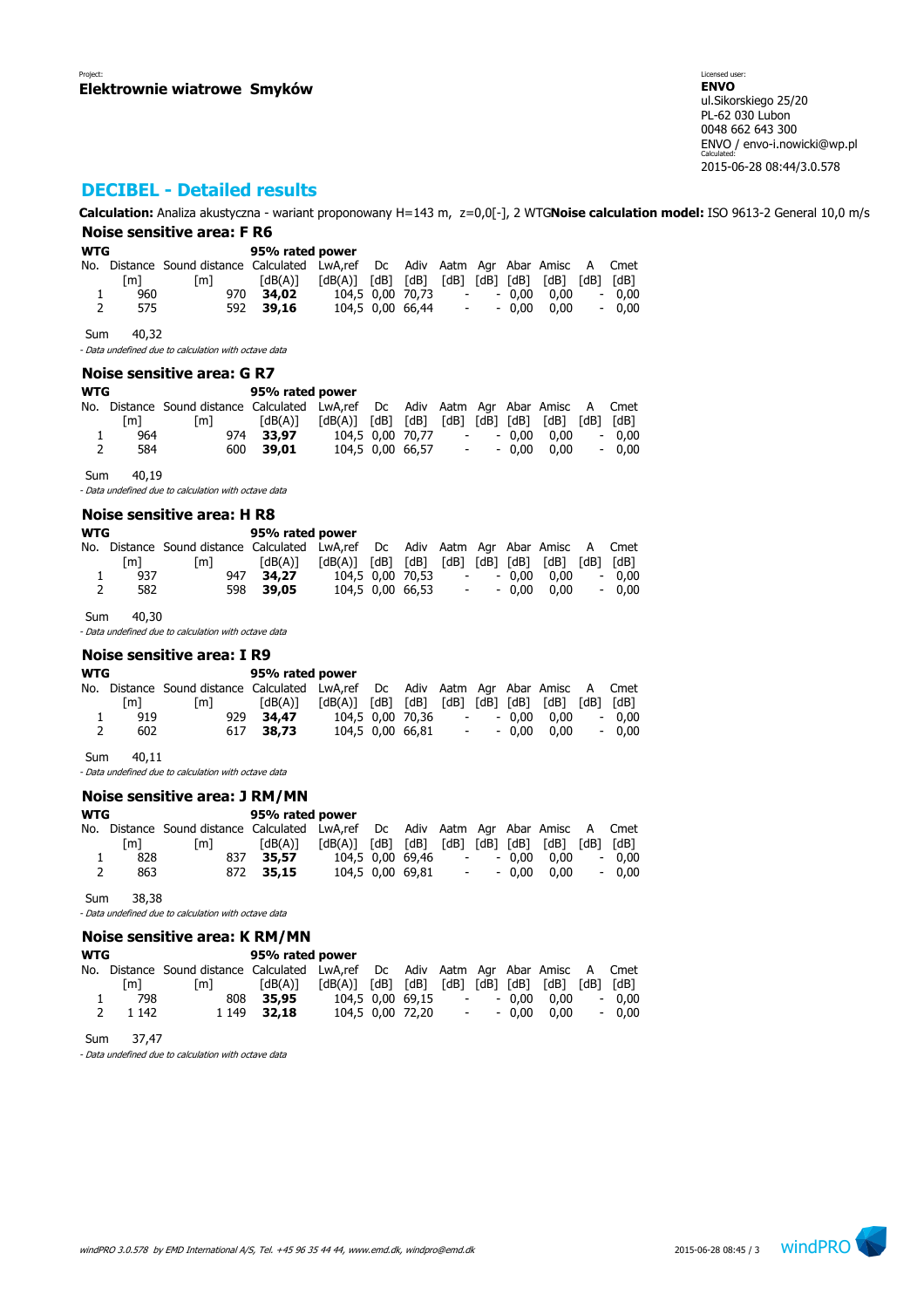Licensed user: **ENVO**  ul.Sikorskiego 25/20 PL-62 030 Lubon 0048 662 643 300 ENVO / envo-i.nowicki@wp.pl Calculated: 2015-06-28 08:44/3.0.578

# **DECIBEL - Assumptions for noise calculation**

**Calculation:** Analiza akustyczna - wariant proponowany H=143 m, z=0,0[-], 2 WTG**Noise calculation model:** ISO 9613-2 General 10,0 m/s **Noise calculation model:**

 ISO 9613-2 General **Wind speed:** 95% rated power else 10,0 m/s **Ground attenuation:** General, fixed, Ground factor: 0,0 **Meteorological coefficient, C0:** 0,0 dB **Type of demand in calculation:** 1: WTG noise is compared to demand (DK, DE, SE, NL etc.) **Noise values in calculation:** All noise values are mean values (Lwa) (Normal) **Pure tones:** Pure and Impulse tone penalty are added to WTG source noise **Height above ground level, when no value in NSA object:** 4,0 m Allow override of model height with height from NSA object **Deviation from "official" noise demands. Negative is more restrictive, positive is less restrictive.:** 0,0 dB(A) **Octave data required** Air absorption 63 125 250 500 1 000 2 000 4 000 8 000 [db/km] [db/km] [db/km] [db/km] [db/km] [db/km] [db/km] [db/km] 0,1 0,4 1,0 1,9 3,7 9,7 32,8 117,0 **WTG:** REpower 3.0M122 3000 122.0 !O! **Noise:** Level 0 - Guaranteed - - 07-2013 Source Source/Date Creator Edited Manufacturer 2013-07-10 USER 2013-12-23 10:16 Based on document SD-3.5-WT.PC-00-A-C-EN. **Octave data** Status Hub height Wind speed LwA,ref Pure tones 63 125 250 500 1000 2000 4000 8000 [m] [m/s] [dB(A)] [dB] [dB] [dB] [dB] [dB] [dB] [dB] [dB] From other hub height 143,0 95% rated power 104,5 No Generic data 86,1 93,1 96,5 99,1 98,9 96,0 91,2 81,7 **NSA:** R1-A **Predefined calculation standard: Imission height(a.g.l.):** Use standard value from calculation model **Noise demand:** 45,0 dB(A) **No distance demand NSA:** R2-B **Predefined calculation standard: Imission height(a.g.l.):** Use standard value from calculation model **Noise demand:** 45,0 dB(A) **No distance demand NSA:** R3-C **Predefined calculation standard: Imission height(a.g.l.):** Use standard value from calculation model **Noise demand:** 45,0 dB(A) **No distance demand NSA:** R4-D **Predefined calculation standard: Imission height(a.g.l.):** Use standard value from calculation model **Noise demand:** 45,0 dB(A)

**No distance demand**